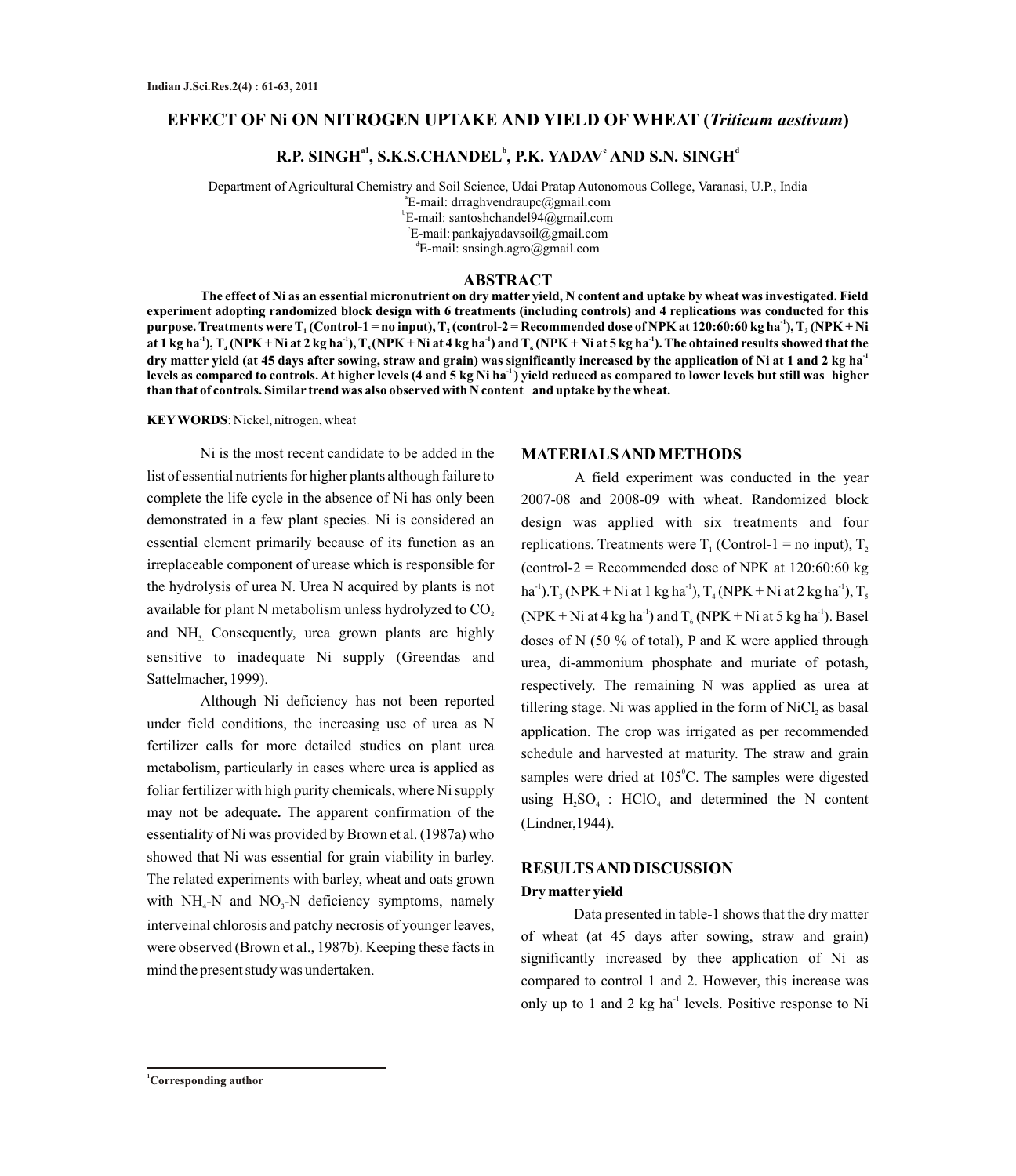application may be due to the effect of Ni as an essential micronutrient not only for nitrogen metabolism but also for protein synthesis in higher plants. Brown et al., (1987b) reported that Ni deprived barley had 30 % less fresh weight than those supplied with 1.0 μ M Ni. The increase in the yield may be because Ni is a component of enzyme urease (Dixon et al., 1975), which is present in wide range of plant species (Welch, 1981) and in this role Ni participates in metabolism during the reproductive phase of growth (Walker et al., 1985). At higher levels of applied Ni (4 and 5  $kg$  ha<sup> $-1$ </sup>) the dry matter production decreased as compared to lower levels. Yield reduction may be attributed to factors like stiffening the expansion zone tissue, disruption of the integrity of roots meristems, reduced chlorophyll and increased levels of protochlorophyll, imbalance in nutrition of other essential nutrients, or a combination of such effects (Cataldo et al.,1978**).** It was interesting to note that though the dry matter yield decreased with higher levels of Ni application but was still higher than the controls. Highest dry matter yield was recorded when Ni was applied at 2 kg  $ha^{-1}$  level.

### **Nitrogen Content and Uptake**

The application of NPK at recommended dose significantly increased the nitrogen content in plants (at 45 DAS), grain and straw (table-2). Nitrogen content was further significantly increased by the application of Ni at 1 and  $2 \text{ kg } \text{ha}^{-1}$  levels as compared to without Ni application. Applied Ni at higher levels (4 and 5 kg ha<sup>-1</sup>) had antagonistic effect on nitrogen content. Maximum nitrogen content was recorded with Ni at  $2$  kg ha<sup>-1</sup> level. Application of Ni at 1 and  $2 \text{ kg } \text{ha}^{-1}$  increased the N uptake in plants at 45 days after sowing, grain and straw as compared to controls. Higher levels (4 and 5 kg ha<sup>-1</sup>) of Ni had antagonistic effect on N uptake. The maximum N uptake by wheat was registered with  $2$  kg Ni ha<sup>-1</sup>. Similar results have also been reported by Singh et al. (1990).

## **CONCLUSION**

Our results indicated that Ni has beneficial effect on wheat and production may be increased by the application of Ni up to  $2 \text{ kg ha}^{-1}$  level.

| <b>Treatments</b> |       | Dry matter Yield at 45 DAS<br>$(q \, h \vec{a}^1)$ |       | <b>Grain Yield</b><br>$(q \, h \vec{a}^1)$ | <b>Straw Yield</b><br>$(q \, h \vec{a}^1)$ |       |  |
|-------------------|-------|----------------------------------------------------|-------|--------------------------------------------|--------------------------------------------|-------|--|
|                   |       | П                                                  |       | Н                                          |                                            |       |  |
|                   | 5.12  | 4.70                                               | 15.13 | 14.50                                      | 21.25                                      | 20.60 |  |
|                   | 8.85  | 9.00                                               | 21.00 | 22.00                                      | 31.28                                      | 37.20 |  |
| <b>TT</b><br>13   | 11.50 | 12.00                                              | 26.50 | 27.16                                      | 36.82                                      | 43.78 |  |
|                   | 8.40  | 8.50                                               | 20.03 | 21.50                                      | 29.99                                      | 35.20 |  |
| m                 | 7.35  | 7.40                                               | 19.20 | 19.40                                      | 25.99                                      | 33.72 |  |
|                   | 6.20  | 6.15                                               | 18.00 | 18.15                                      | 25.00                                      | 25.20 |  |
| $CD(P=0.05)$      | 1.07  | 0.47                                               | 3.72  | 1.36                                       | 3.15                                       | 4.44  |  |

**Table 1: Effect of Ni on dry matter yield of wheat**

DAS= Days After Sowing  $I= 2007-08, II= 2008-09$ 

| <b>Treatments</b> | N content at<br><b>45 DAS</b><br>$(\%)$ |       | N uptake at<br>45 DAS<br>(kg ha <sup>1</sup> ) |       | N content in<br>grain<br>$\frac{1}{2}$ |      | N uptake in grain<br>(kg ha <sup>1</sup> ) |       | N content in straw<br>$(\%)$ |       | N uptake in straw<br>(kg ha <sup>1</sup> ) |       |
|-------------------|-----------------------------------------|-------|------------------------------------------------|-------|----------------------------------------|------|--------------------------------------------|-------|------------------------------|-------|--------------------------------------------|-------|
|                   |                                         |       |                                                |       |                                        |      |                                            |       |                              |       |                                            |       |
|                   | 0.98                                    | 1.01  | 5.02                                           | 4.75  | 0.78                                   | 0.76 | 1.80                                       | 11.02 | 0.245                        | 0.254 | 5.21                                       | 5.23  |
| T <sub>2</sub>    | l.95                                    | 2.02  | 17.26                                          | 18.18 | 1.61                                   | . 65 | 33.81                                      | 36.30 | 0.465                        | 0.465 | 14.54                                      | 17.30 |
| T<br>13           | 2.00                                    | 2.08  | 23.00                                          | 24.96 | 1.63                                   | . 66 | 43.19                                      | 45.09 | 0.490                        | 0.487 | 18.04                                      | 21.32 |
| 14                | 2.10                                    | 2.15  | 17.64                                          | 18.28 | .64                                    | .68  | 32.85                                      | 36.12 | 0.495                        | 0.505 | 14.85                                      | 17.78 |
|                   | .90                                     | 1.93  | 13.97                                          | 14.28 | .60                                    | 1.63 | 30.72                                      | 31.62 | 0.435                        | 0.437 | 11.31                                      | 14.74 |
|                   | l.14                                    | 1.12  | 7.06                                           | 6.89  | .50                                    | l.51 | 27.00                                      | 27.41 | 0.321                        | 0.312 | 8.03                                       | 7.86  |
| $CD(P=0.05)$      | 0.054                                   | 0.032 | 2.34                                           | 1.08  | 0.16                                   | 0.11 | 8.04                                       | 4.13  | 0.04                         | 0.04  | .90                                        | 1.82  |

**Table 2: Effect of Ni on N content and uptake by wheat**

DAS= Days After Sowing  $I = 2007-08$ ,  $II = 2008-09$